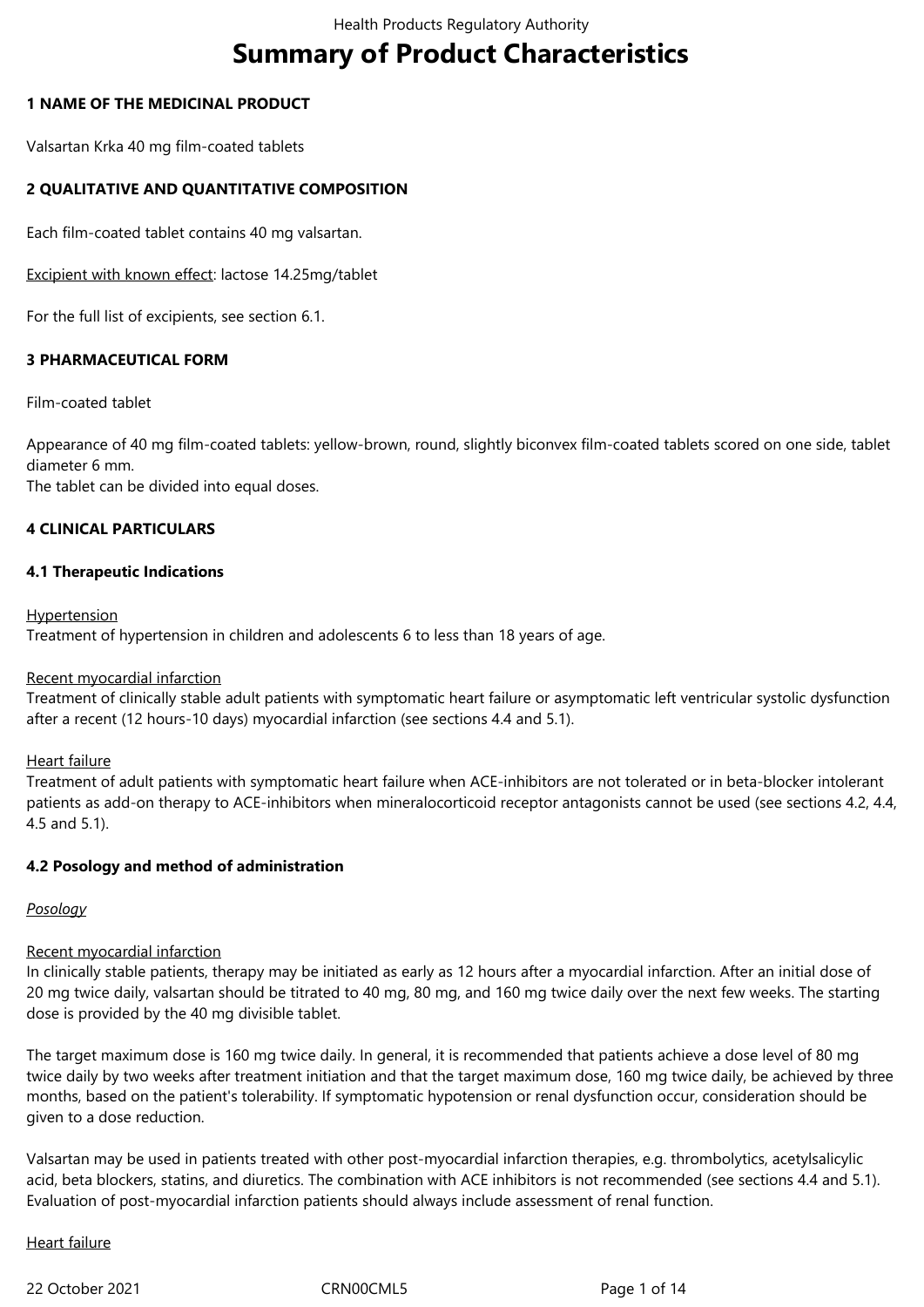The recommended starting dose of valsartan is 40 mg twice daily. Uptitration to 80 mg and 160 mg twice daily should be done at intervals of at least two weeks to the highest dose, as tolerated by the patient. Consideration should be given to reducing the dose of concomitant diuretics. The maximum daily dose administered in clinical trials is 320 mg in divided doses. Valsartan may be administered with other heart failure therapies. However, the triple combination of an ACE-inhibitor, valsartan and a beta blocker or a potassium-sparing diuretic is not recommended (see sections 4.4 and 5.1). Evaluation of patients with heart failure should always include assessment of renal function.

#### *Additional information on special populations*

### Elderly

No dose adjustment is required in elderly patients.

# Renal impairment

No dose adjustment is required for adult patients with a creatinine clearance >10 ml/min (see sections 4.4 and 5.2).

# Hepatic impairment

Valsartan is contraindicated in patients with severe hepatic impairment, biliary cirrhosis and in patients with cholestasis (see sections 4.3, 4.4 and 5.2). In patients with mild to moderate hepatic impairment without cholestasis, the dose of valsartan should not exceed 80 mg.

# *Paediatric population*

# Paediatric hypertension

# *Children and adolescents 6 to less than 18 years of age*

The initial dose is 40 mg once daily for children weighing below 35 kg and 80 mg once daily for those weighing 35 kg or more. The dose should be adjusted based on blood pressure response and tolerability. For maximum doses studied in clinical trials please refer to the table below.

Doses higher than those listed have not been studied and are therefore not recommended.

| Weight                     | Maximum dose studied in clinical trials |
|----------------------------|-----------------------------------------|
| $\geq$ 18 kg to <35 kg     | 80 mg                                   |
| $\geq$ 35 kg to <80 kg     | 160 mg                                  |
| ≥80 kg to ≤160 kg   320 mg |                                         |

#### *Children less than 6 years of age*

Available data are described in sections 4.8, 5.1 and 5.2. The safety and efficacy of valsartan in children below 1 year of age have not been established.

#### *Use in paediatric patients aged 6 toless than 18 years with renal impairment*

Use in paediatric patients with a creatinine clearance <30 ml/min and paediatric patients undergoing dialysis has not been studied, therefore valsartan is not recommended in these patients. No dose adjustment is required for paediatric patients with a creatinine clearance >30 ml/min. Renal function and serum potassium should be closely monitored (see sections 4.4 and 5.2).

# *Use in paediatric patients aged 6 to less than 18 years with hepatic impairment*

As in adults, valsartan is contraindicated in paediatric patients with severe hepatic impairment, biliary cirrhosis and in patients with cholestasis (see sections 4.3, 4.4 and 5.2). There is limited clinical experience with valsartan in paediatric patients with mild to moderate hepatic impairment. The dose of valsartan should not exceed 80 mg in these patients.

#### *Paediatric heart failure and recent myocardial infarction*

Valsartan is not recommended for the treatment of heart failure or recent myocardial infarction in children and adolescents below the age of 18 years due to the lack of data on safety and efficacy.

# *Method of administration*

Valsartan may be taken independently of a meal and should be administered with water.

# **4.3 Contraindications**

- Hypersensitivity to the active substance or to any of the excipients listed in section 6.1.

- Severe hepatic impairment, biliary cirrhosis and cholestasis.

22 October 2021 CRN00CML5 Page 2 of 14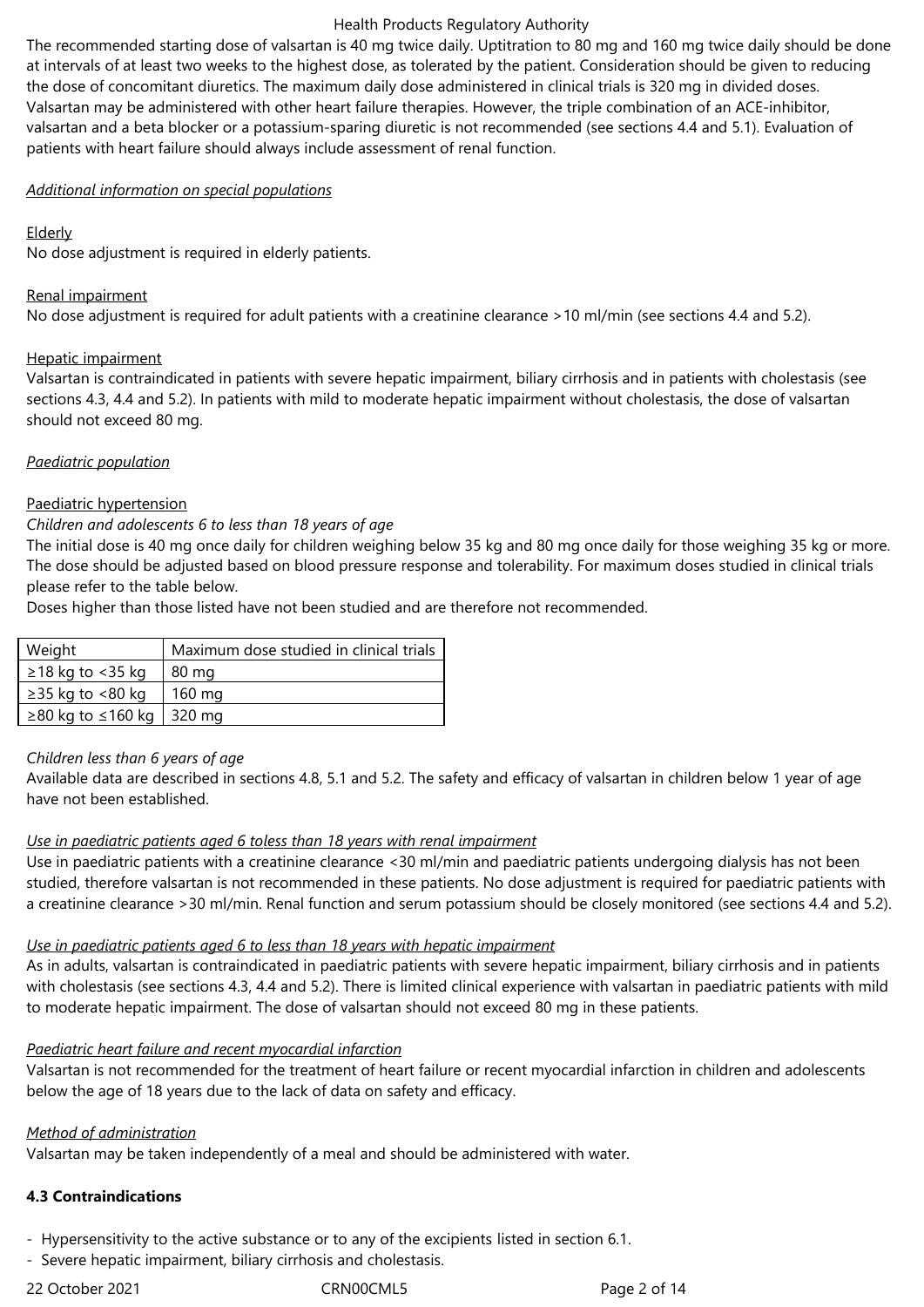- Second and third trimester of pregnancy (see sections 4.4 and 4.6).

- The concomitant use of Valsartan Krka with aliskiren-containing products is contraindicated in patients with diabetes mellitus or renal impairment (GFR  $<$  60 ml/min/1.73 m<sup>2</sup>) (see sections 4.5 and 5.1).

# **4.4 Special warnings and precautions for use**

# Hyperkalaemia

Concomitant use with potassium supplements, potassium-sparing diuretics, salt substitutes containing potassium, or other agents that may increase potassium levels (heparin, etc.) is not recommended. Monitoring of potassium should be undertaken as appropriate.

# Impaired renal function

There is currently no experience on the safe use in patients with a creatinine clearance <10 ml/min and patients undergoing dialysis, therefore valsartan should be used with caution in these patients. No dose adjustment is required for adult patients with creatinine clearance >10 ml/min (see sections 4.2 and 5.2).

# Hepatic impairment

In patients with mild to moderate hepatic impairment without cholestasis, valsartan should be used with caution (see sections 4.2 and 5.2).

# Sodium- and/or volume-depleted patients

In severely sodium-depleted and/or volume-depleted patients, such as those receiving high doses of diuretics, symptomatic hypotension may occur in rare cases after initiation of therapy with valsartan. Sodium and/or volume depletion should be corrected before starting treatment with valsartan, for example by reducing the diuretic dose.

# Renal artery stenosis

In patients with bilateral renal artery stenosis or stenosis to a solitary kidney, the safe use of valsartan has not been established. Short-term administration of valsartan to twelve patients with renovascular hypertension secondary to unilateral renal artery stenosis did not induce any significant changes in renal haemodynamics, serum creatinine, or blood urea nitrogen (BUN). However, other agents that affect the renin-angiotensin system may increase blood urea and serum creatinine in patients with unilateral renal artery stenosis, therefore monitoring of renal function is recommended when patients are treated with valsartan.

# Kidney transplantation

There is currently no experience on the safe use of valsartan in patients who have recently undergone kidney transplantation.

# Primary hyperaldosteronism

Patients with primary hyperaldosteronism should not be treated with valsartan, as their renin-angiotensin system is not activated.

# Aortic and mitral valve stenosis, obstructive hypertrophic cardiomyopathy

As with all other vasodilators, special caution is indicated in patients suffering from aortic or mitral stenosis, or hypertrophic obstructive cardiomyopathy (HOCM).

#### **Pregnancy**

Angiotensin II Receptor Antagonists (AIIRAs) should not be initiated during pregnancy. Unless continued AIIRAs therapy is considered essential, patients planning pregnancy should be changed to alternative anti-hypertensive treatments which have an established safety profile for use in pregnancy. When pregnancy is diagnosed, treatment with AIIRAs should be stopped immediately, and, if appropriate, alternative therapy should be started (see sections 4.3 and 4.6).

# Recent myocardial infarction

The combination of captopril and valsartan has shown no additional clinical benefit, instead the risk for adverse events increased compared to treatment with the respective therapies (see sections 4.2 and 5.1). Therefore, the combination of valsartan with an ACE inhibitor is not recommended.

Caution should be observed when initiating therapy in post-myocardial infarction patients. Evaluation of post-myocardial infarction patients should always include assessment of renal function (see section 4.2).

Use of valsartan in post-myocardial infarction patients commonly results in some reduction in blood pressure, but discontinuation of therapy because of continuing symptomatic hypotension is not usually necessary provided dosing instructions are followed (see section 4.2).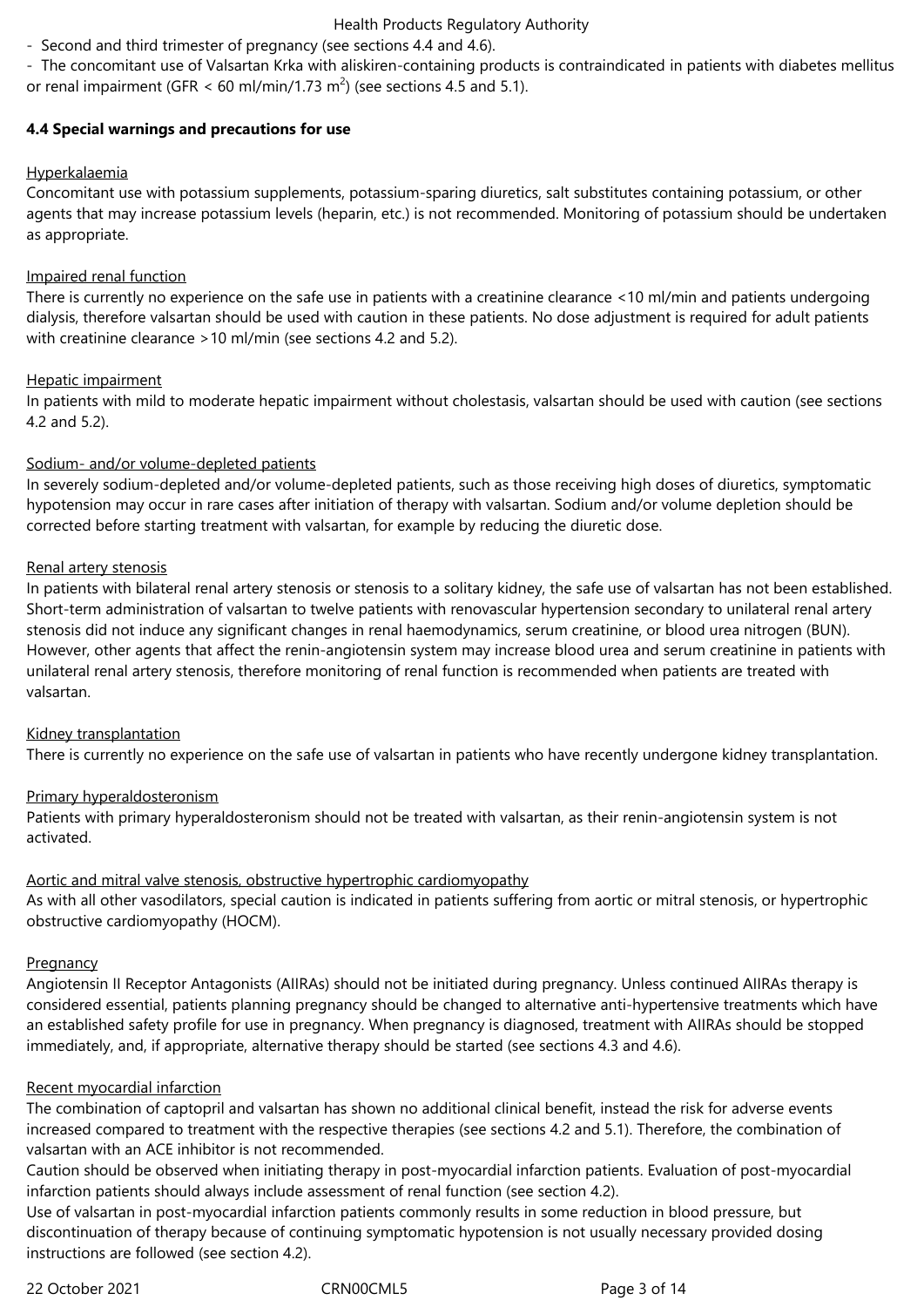# Heart Failure

The risk of adverse reactions, especially hypotension, hyperkalaemia and decreased renal function (including acute renal failure), may increase when Valsartan Krka is used in combination with an ACE-inhibitor. In patients with heart failure, the triple combination of an ACE-inhibitor, a beta blocker and Valsartan Krka has not shown any clinical benefit (see section 5.1). This combination apparently increases the risk for adverse events and is therefore not recommended. Triple combination of an ACE-inhibitor, a mineralocorticoid receptor antagonist and valsartan is also not recommended. Use of these combinations should be under specialist supervision and subject to frequent close monitoring of renal function, electrolytes and blood pressure.

Caution should be observed when initiating therapy in patients with heart failure. Evaluation of patients with heart failure should always include assessment of renal function (see section 4.2).

Use of Valsartan Krka in patients with heart failure commonly results in some reduction in blood pressure, but discontinuation of therapy because of continuing symptomatic hypotension is not usually necessary provided dosing instructions are followed (see section 4.2).

In patients whose renal function may depend on the activity of the renin-angiotensin-aldosterone-system (e.g. patients with severe congestive heart failure), treatment with ACE-inhibitors has been associated with oliguria and/or progressive azotaemia and in rare cases with acute renal failure and/or death. As valsartan is an angiotensin II receptor blocker, it cannot be excluded that the use of Valsartan Krka may be associated with impairment of the renal function.

ACE-inhibitors and angiotensin II receptor blockers should not be used concomitantly in patients with diabetic nephropathy.

# History of angioedema

Angioedema, including swelling of the larynx and glottis, causing airway obstruction and/or swelling of the face, lips, pharynx, and/or tongue has been reported in patients treated with valsartan; some of these patients previously experienced angioedema with other drugs including ACE inhibitors. Valsartan Krka should be immediately discontinued in patients who develop angioedema, and Valsartan Krka should not be re-administered.

# Dual blockade of the renin-angiotensin-aldosterone system (RAAS)

There is evidence that the concomitant use of ACE-inhibitors, angiotensin II receptor blockers or aliskiren increases the risk of hypotension, hyperkalaemia and decreased renal function (including acute renal failure). Dual blockade of RAAS through the combined use of ACE-inhibitors, angiotensin II receptor blockers or aliskiren is therefore not recommended (see sections 4.5 and 5.1).

If dual blockade therapy is considered absolutely necessary, this should only occur under specialist supervision and subject to frequent close monitoring of renal function, electrolytes and blood pressure.

ACE-inhibitors and angiotensin II receptor blockers should not be used concomitantly in patients with diabetic nephropathy.

#### *Paediatric population*

#### Impaired renal function

Use in paediatric patients with a creatinine clearance <30 ml/min and paediatric patients undergoing dialysis has not been studied, therefore valsartan is not recommended in these patients. No dose adjustment is required for paediatric patients with a creatinine clearance >30 ml/min (see sections 4.2 and 5.2). Renal function and serum potassium should be closely monitored during treatment with valsartan. This applies particularly when valsartan is given in the presence of other conditions (fever, dehydration) likely to impair renal function.

#### Impaired hepatic function

As in adults, valsartan is contraindicated in paediatric patients with severe hepatic impairment, biliary cirrhosis and in patients with cholestasis (see sections 4.3 and 5.2). There is limited clinical experience with valsartan in paediatric patients with mild to moderate hepatic impairment. The dose of valsartan should not exceed 80 mg in these patients.

Valsartan Krka contains lactose. Patients with rare hereditary problems of galactose intolerance, the total lactase deficiency or glucose-galactose malabsorption should not take this medicine.

Valsartan Krka contains sodium. This medicine contains less than 1 mmol sodium (23 mg) per tablet, that is to say essentially 'sodium-free'.

#### **4.5 Interaction with other medicinal products and other forms of interactions**

#### *Dual blockade of the Renin-Angiotensin- System (RAS) with ARBs, ACEIs, or aliskiren:*

Clinical trial data has shown that dual blockade of the renin-angiotensin-aldosterone-system (RAAS) through the combined use of ACE-inhibitors, angiotensin II receptor blockers or aliskiren is associated with a higher frequency of adverse events such as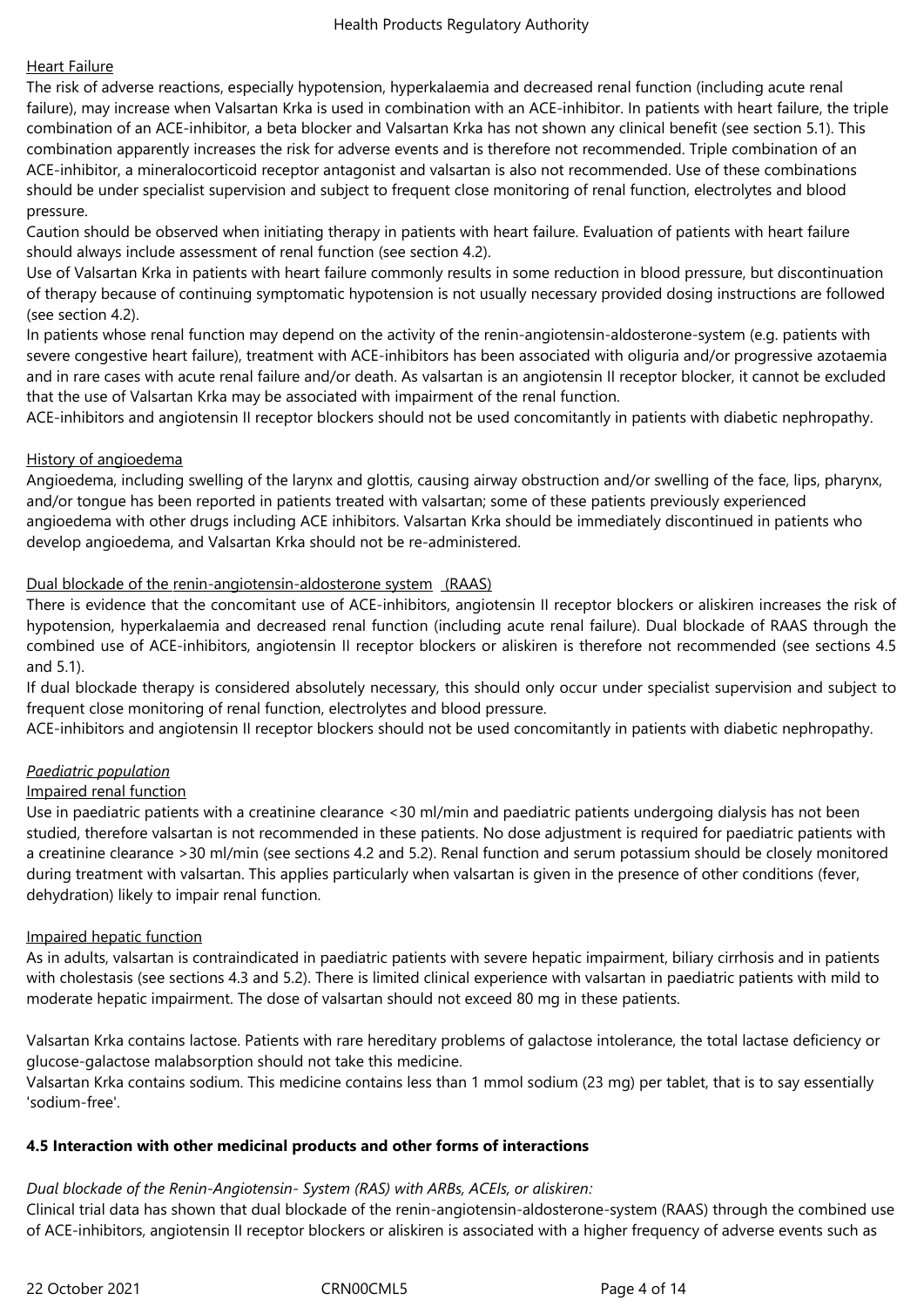hypotension, hyperkalaemia and decreased renal function (including acute renal failure) compared to the use of a single RAAS-acting agent (see sections 4.3, 4.4 and 5.1).

# *Concomitant use not recommended*

### *Lithium*

Reversible increases in serum lithium concentrations and toxicity have been reported during concomitant administration of lithium with angiotensin converting enzyme inhibitors or angiotensin II receptor antagonists including with valsartan. If the combination proves necessary, a careful monitoring of serum lithium levels is recommended. If a diuretic is also used, the risk of lithium toxicity may presumably be increased further.

*Potassium-sparing diuretics, potassium supplements, salt substitutes containing potassium and other substances that may increase potassium levels*

If a medicinal product that affects potassium levels is considered necessary in combination with valsartan, monitoring of potassium plasma levels is advised.

# *Caution required with concomitant use*

# *Non-steroidal anti-inflammatory medicines (NSAIDs), including selective COX-2 inhibitors, acetylsalicylic acid >3 g/day), and non-selective NSAIDs*

When angiotensin II antagonists are administered simultaneously with NSAIDs, attenuation of the antihypertensive effect may occur. Furthermore, concomitant use of angiotensin II antagonists and NSAIDs may lead to an increased risk of worsening of renal function and an increase in serum potassium. Therefore, monitoring of renal function at the beginning of the treatment is recommended, as well as adequate hydration of the patient.

# *Transporters*

In vitro data indicates that valsartan is a substrate of the hepatic uptake transporter OATP1B1/OATP1B3 and the hepatic efflux transporter MRP2. The clinical relevance of this finding is unknown. Co-administration of inhibitors of the uptake transporter (eg. rifampin, ciclosporin) or efflux transporter (eg. ritonavir) may increase the systemic exposure to valsartan. Exercise appropriate care when initiating or ending concomitant treatment with such drugs.

#### *Others*

In drug interaction studies with valsartan, no interactions of clinical significance have been found with valsartan or any of the following substances: cimetidine, warfarin, furosemide, digoxin, atenolol, indometacin, hydrochlorothiazide, amlodipine, glibenclamide.

# *Paediatric population*

In hypertension in children and adolescents, where underlying renal abnormalities are common, caution is recommended with the concomitant use of valsartan and other substances that inhibit the renin angiotensin aldosterone system which may increase serum potassium. Renal function and serum potassium should be closely monitored.

# **4.6 Fertility, pregnancy and lactation**

#### *Pregnancy*

The use of Angiotensin II Receptor Antagonists (AIIRAs) is not recommended during the first trimester of pregnancy (see section 4.4). The use of AIIRAs is contra-indicated during the second and third trimester of pregnancy (see sections 4.3 and 4.4).

Epidemiological evidence regarding the risk of teratogenicity following exposure to ACE inhibitors during the first trimester of pregnancy has not been conclusive; however, a small increase in risk cannot be excluded. Whilst there is no controlled epidemiological data on the risk with AIIRAs, similar risks may exist for this class of drugs. Unless continued AIIRA therapy is considered essential, patients planning pregnancy should be changed to alternative anti-hypertensive treatments which have an established safety profile for use in pregnancy. When pregnancy is diagnosed, treatment with AIIRAs should be stopped immediately, and, if appropriate, alternative therapy should be started.

AIIRAs therapy exposure during the second and third trimesters is known to induce human fetotoxicity (decreased renal function, oligohydramnios, skull ossification retardation) and neonatal toxicity (renal failure, hypotension, hyperkalemia); see also section 5.3 "Preclinical safety data".

Should exposure to AIIRAs have occurred from the second trimester of pregnancy, ultrasound check of renal function and skull is recommended.

22 October 2021 CRN00CML5 Page 5 of 14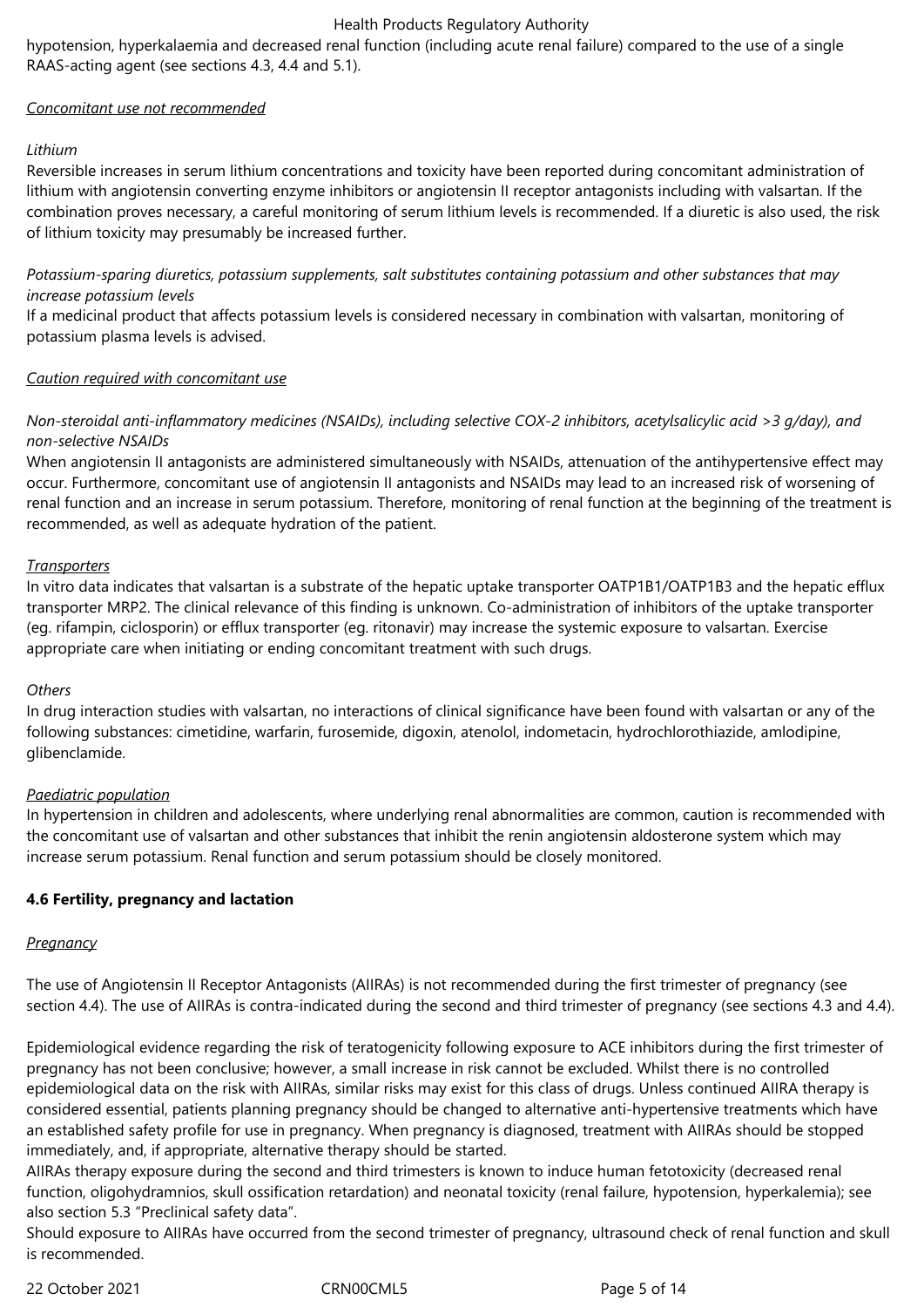Infants whose mothers have taken AIIRAs should be closely observed for hypotension (see also sections 4.3 and 4.4).

#### *Breast-feeding*

Because no information is available regarding the use of valsartan during breastfeeding, valsartan is not recommended and alternative treatments with better established safety profiles during breast-feeding are preferable, especially while nursing a newborn or preterm infant.

### *Fertility*

Valsartan had no adverse effects on the reproductive performance of male or female rats at oral doses up to 200 mg/kg/day. This dose is 6 times the maximum recommended human dose on a mg/m<sup>2</sup> basis (calculations assume an oral dose of 320 mg/day and a 60-kg patient).

### **4.7 Effects on ability to drive and use machines**

Nostudies on the effects on the ability to drive have been performed. Whendriving vehicles or operating machines it should be taken into account that dizzinessor weariness may occur.

# **4.8 Undesirable effects**

In controlled clinical studies in adult patients with hypertension, the overall incidence of adverse reactions (ADRs) was comparable with placebo and is consistent with the pharmacology of valsartan. The incidence of ADRs did not appear to be related to dose or treatment duration and also showed no association with gender, age or race.

The ADRs reported from clinical studies, post-marketing experience and laboratory findings are listed below according to system organ class.

Adverse reactions are ranked by frequency, the most frequent first, using the following convention: very common ( $\geq 1/10$ ); common (≥ 1/100 to < 1/10); uncommon (≥ 1/1,000 to < 1/100); rare (≥ 1/10,000 to < 1/1,000) very rare (< 1/10,000), not known (frequency cannot be estimated from the available data). Within each frequency grouping, adverse reactions are ranked in order of decreasing seriousness.

For all the ADRs reported from post-marketing experience and laboratory findings, it is not possible to apply any ADR frequency and therefore they are mentioned with a "not known" frequency.

#### Hypertension

| Decrease in haemoglobin, Decrease in haematocrit, Neutropenia,<br>Thrombocytopenia |
|------------------------------------------------------------------------------------|
|                                                                                    |
| Hypersensitivity including serum sickness                                          |
|                                                                                    |
| Increase of serum potassium, hyponatremia                                          |
|                                                                                    |
| Vertigo                                                                            |
|                                                                                    |
| Vasculitis                                                                         |
|                                                                                    |
| Cough                                                                              |
|                                                                                    |
| Abdominal pain                                                                     |
|                                                                                    |
| Elevation of liver function values including increase of serum bilirubin           |
|                                                                                    |
| Angioedema, Dermatitis bullous, Rash, Pruritus                                     |
|                                                                                    |
| Myalgia                                                                            |
|                                                                                    |
|                                                                                    |

22 October 2021 CRN00CML5 Page 6 of 14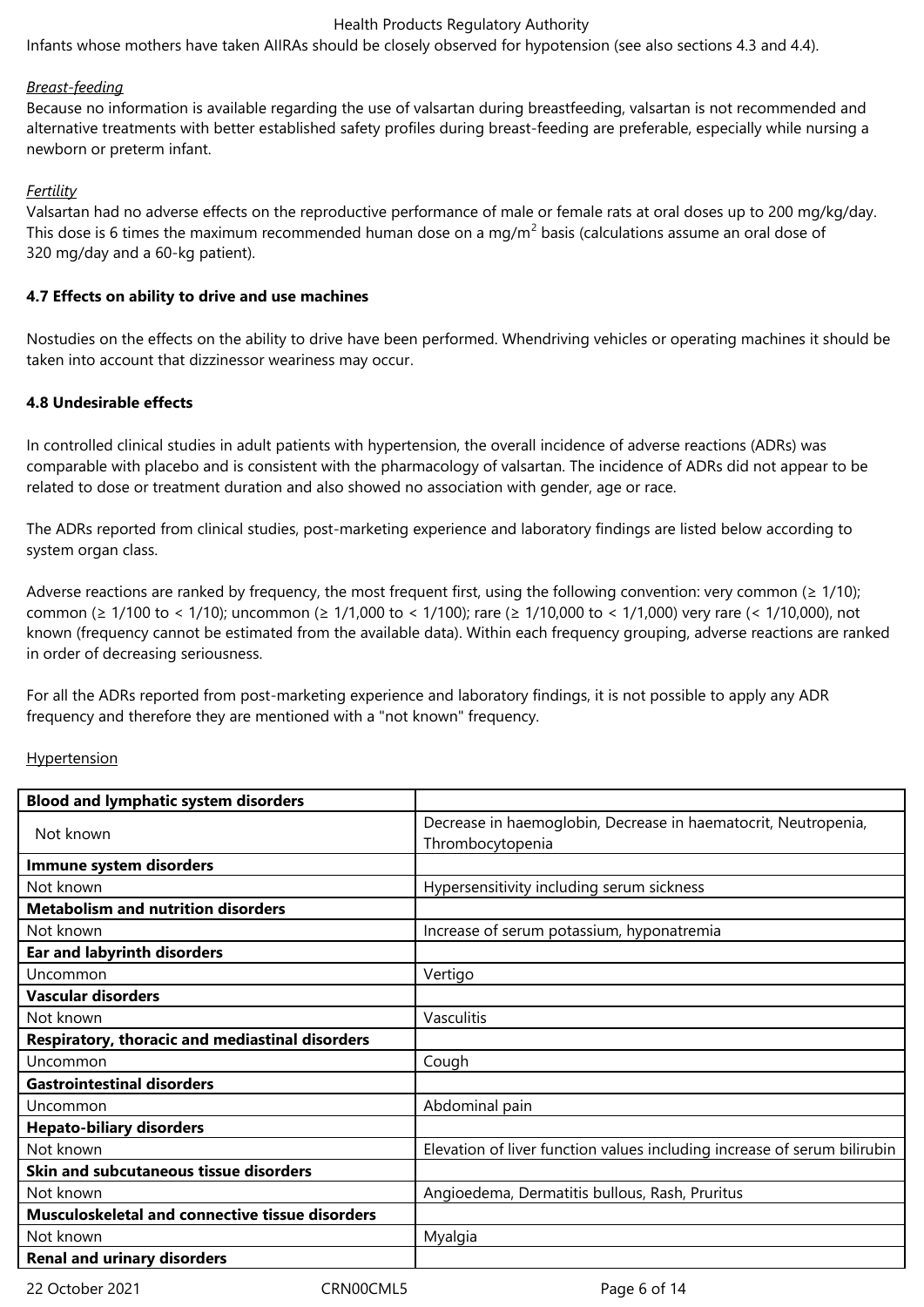| Not known                                                   | Renal failure and impairment, Elevation of serum creatinine |
|-------------------------------------------------------------|-------------------------------------------------------------|
| <b>General disorders and administration site conditions</b> |                                                             |
| <b>Uncommon</b>                                             | Fatique                                                     |
|                                                             |                                                             |

# *Paediatric population*

# **Hypertension**

The antihypertensive effect of valsartan has been evaluated in two randomised, double-blind clinical studies (each followed by an extension period or study) and one open-label study. These studies included 711 paediatric patients from 6 to less than 18 years of age with and without chronic kidney disease (CKD), of which 560 patients received valsartan. With the exception of isolated gastrointestinal disorders (such as abdominal pain, nausea, vomiting) and dizziness, no relevant differences in terms of type, frequency and severity of adverse reactions were identified between the safety profile for paediatric patients aged 6 to less than 18 years and that previously reported for adult patients.

Neurocognitive and developmental assessment of paediatric patients aged 6 to 16 years of age revealed no overall clinically relevant adverse impact after treatment with valsartan for up to one year.

A pooled analysis of 560 paediatric hypertensive patients (aged 6-17 years) receiving either valsartan monotherapy [n=483] or combination antihypertensive therapy including valsartan [n=77] was conducted. Of the 560 patients, 85 (15.2%) had CKD (baseline GFR <90 mL/min/1.73m2). Overall, 45 (8.0%) patients discontinued a study due to adverse events. Overall 111 (19.8%) patients experienced an adverse drug reaction (ADR), with headache (5.4%), dizziness (2.3%), and hyperkalemia (2.3%) being the most frequent. In patients with CKD, the most frequent ADRs were hyperkalaemia (12.9%), headache (7.1%), blood creatinine increased (5.9%), and hypotension (4.7%). In patients without CKD, the most frequent ADRs were headache (5.1%) and dizziness (2.7%). ADRs were observed more frequently in patients receiving valsartan in combination with other antihypertensive medications than valsartan alone.

The antihypertensive effect of valsartan in children 1 to less than 6 years of age has been evaluated in three randomised, double-blind clinical studies (each followed by an extension period). In the first study in 90 children aged 1 to less than 6 years, two deaths and isolated cases of marked liver transaminases elevations were observed. These cases occurred in a population who had significant comorbidities. A causal relationship to valsartan has not been established. In the two subsequent studies in which 202 children aged 1 to less than 6 years were randomised, no significant liver transaminase elevations or death occurred with valsartan treatment.

In a pooled analysis of the two subsequent studies in 202 hypertensive children (aged 1 to less than 6 years), all patients received valsartan monotherapy in the double blind periods (excluding the placebo withdrawal period). Of these, 186 patients continued in either extension study or open label period. Of the 202 patients, 33 (16.3%) had CKD (baseline eGFR <90 ml/min). In the double blind period, two patients (1%) discontinued due to an adverse event and in the open label or extension period four patients (2.1%) discontinued due to an adverse event. In the double blind period,

13 (7.0%) patients experienced at least one ADR. The most frequent ADRs were vomiting n=3 (1.6%) and diarrhoea n=2 (1.1%). There was one ADR (diarrhoea) in the CKD group. In the open label period, 5.4% patients (10/186) had at least one ADR. The most frequent ADR was decreased appetite which was reported by two patients (1.1%). In both the double blind period and the open label periods, hyperkalaemia was reported for one patient in each period. There were no cases of hypotension or dizziness in either double blind or open label periods.

Hyperkalaemia was more frequently observed in children and adolescents aged 1 to less than 18 years with underlying chronic kidney disease (CKD). The risk of hyperkalaemia may be higher in children aged 1 to 5 years compared to children aged 6 to less than 18 years.

The safety profile seen in controlled-clinical studies in adult patients with post-myocardial infarction and/or heart failure varies from the overall safety profile seen in hypertensive patients. This may relate to the patients underlying disease. ADRs that occurred in adult patients with post-myocardial infarction and/or heart failure patients are listed below.

Post-myocardial infarction and/or heart failure (studied in adult patients only)

| <b>Blood and lymphatic system disorders</b> |                                           |
|---------------------------------------------|-------------------------------------------|
| Not known                                   | Thrombocytopenia                          |
| Immune system disorders                     |                                           |
| Not known                                   | Hypersensitivity including serum sickness |
|                                             |                                           |

22 October 2021 CRN00CML5 Page 7 of 14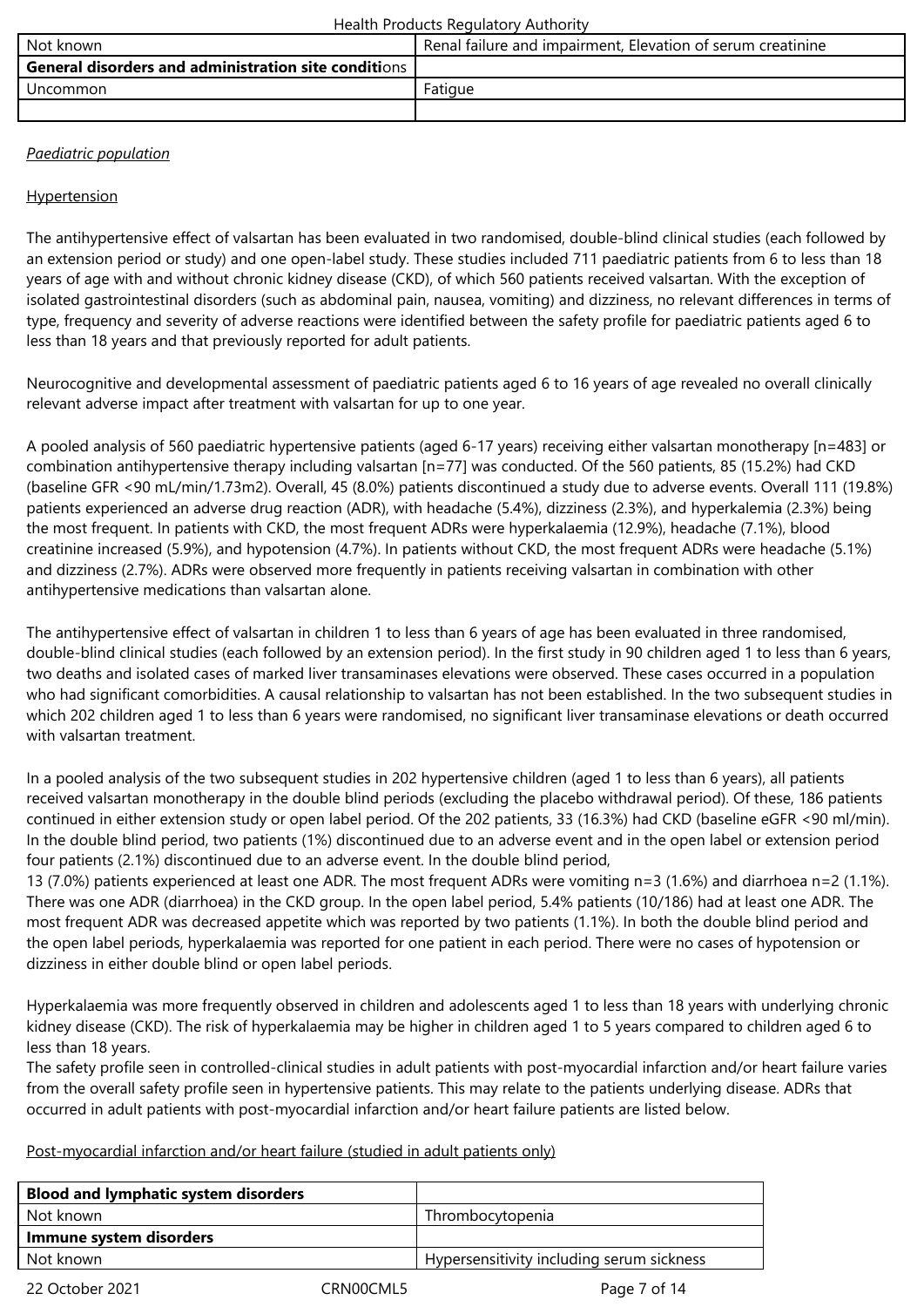| Not known                                                   | Increase of serum potassium, hyponatremia          |
|-------------------------------------------------------------|----------------------------------------------------|
| <b>Nervous system disorders</b>                             |                                                    |
| Common                                                      | Dizziness, Postural dizziness                      |
| Uncommon                                                    | Syncope, Headache                                  |
| <b>Ear and labyrinth disorders</b>                          |                                                    |
| Uncommon                                                    | Vertigo                                            |
| <b>Cardiac disorders</b>                                    |                                                    |
| Uncommon                                                    | Cardiac failure                                    |
| <b>Vascular disorders</b>                                   |                                                    |
| Common                                                      | Hypotension, Orthostatic hypotension               |
| Not known                                                   | Vasculitis                                         |
| Respiratory, thoracic and mediastinal disorders             |                                                    |
| Uncommon                                                    | Cough                                              |
| <b>Gastrointestinal disorders</b>                           |                                                    |
| Uncommon                                                    | Nausea, Diarrhoea                                  |
| <b>Hepato-biliary disorders</b>                             |                                                    |
| Not known                                                   | Elevation of liver function values                 |
| Skin and subcutaneous tissue disorders                      |                                                    |
| Uncommon                                                    | Angioedema                                         |
| Not known                                                   | Dermatitis bullous, Rash, Pruritus                 |
| <b>Musculoskeletal and connective tissue disorders</b>      |                                                    |
| Not known                                                   | Myalgia                                            |
| <b>Renal and urinary disorders</b>                          |                                                    |
| Common                                                      | Renal failure and impairment                       |
| Uncommon                                                    | Acute renal failure, Elevation of serum creatinine |
| Not known                                                   | Increase in Blood Urea Nitrogen                    |
| <b>General disorders and administration site conditions</b> |                                                    |
| Uncommon                                                    | Asthenia, Fatigue                                  |

# Reporting of suspected adverse reactions

Reporting suspected adverse reactions after authorisation of the medicinal product is important. It allows continued monitoring of the benefit/risk balance of the medicinal product. Healthcare professionals are asked to report any suspected adverse reactions via:

HPRA Pharmacovigilance Website: www.hpra.ie

# **4.9 Overdose**

# **Sympto[ms](http://www.hpra.ie/)**

Overdose with valsartan may result in marked hypotension, which could lead to depressed level of consciousness, circulatory collapse and/or shock.

# **Treatment**

The therapeutic measures depend on the time of ingestion and the type and severity of the symptoms; stabilisation of the circulatory condition is of prime importance.

If hypotension occurs, the patient should be placed in a supine position and blood volume correction should be undertaken. Valsartan is unlikely to be removed by haemodialysis.

# **5 PHARMACOLOGICAL PROPERTIES**

# **5.1 Pharmacodynamic properties**

Pharmacotherapeutic group: Agents acting on the renin-angiotensin system; Angiotensin II antagonists, plain. ATC code: C09CA03.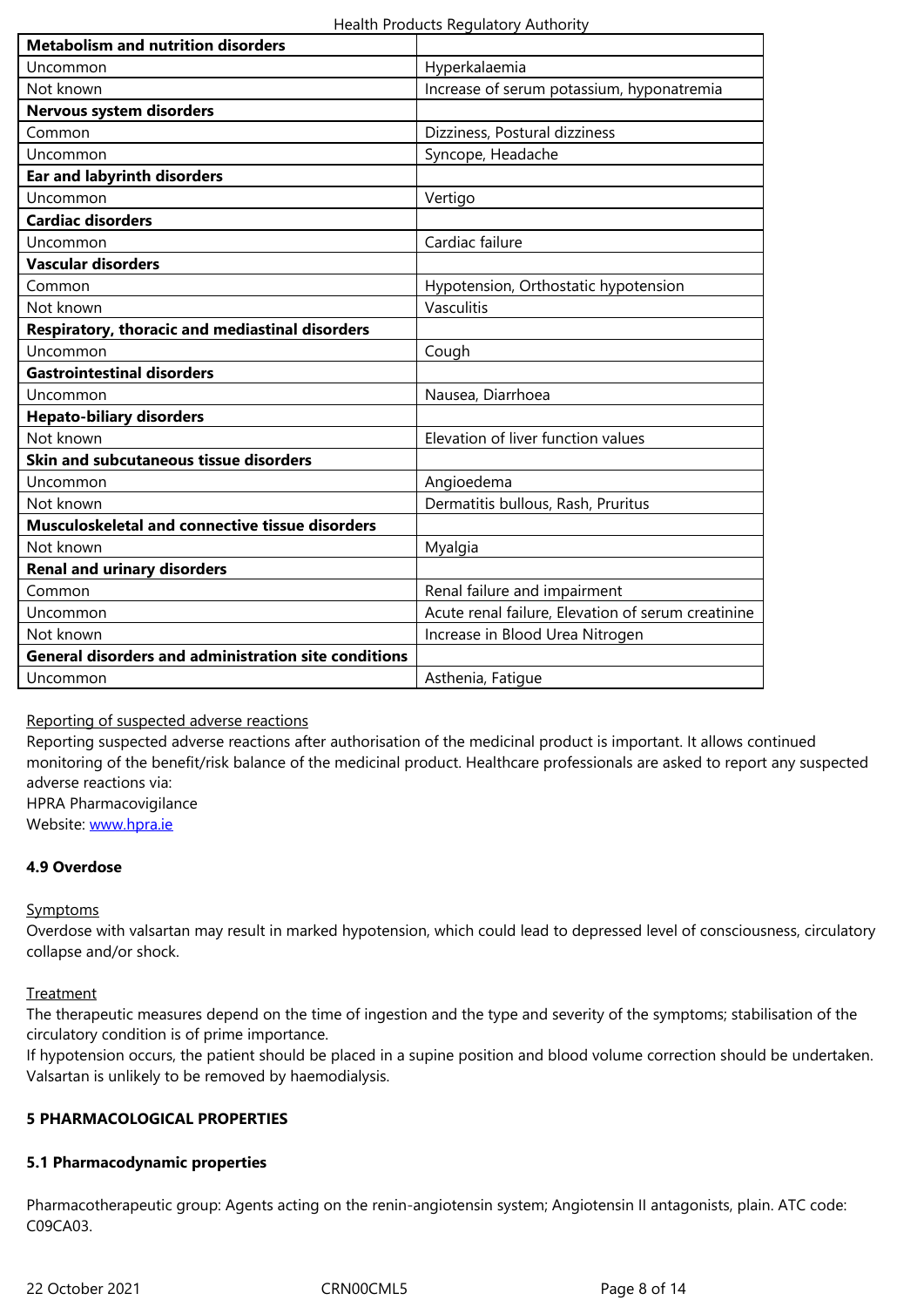Valsartan is an orally active, potent, and specific angiotensin II (Ang II) receptor antagonist. It acts selectively on the AT1receptor subtype, which is responsible for the known actions of angiotensin II. The increased plasma levels of Ang II following  $AT_1$ receptor blockade with valsartan may stimulate the unblocked  $AT_2$ receptor, which appears to counterbalance the effect of the AT<sub>1</sub>receptor. Valsartan does not exhibit any partial agonist activity at the AT<sub>1</sub>receptor and has much (about 20,000 fold) greater affinity for the AT<sub>1</sub>receptor than for the AT<sub>2</sub>receptor. Valsartan is not known to bind to or block other hormone receptors or ion channels known to be important in cardiovascular regulation.

Valsartan does not inhibit ACE (also known as kininase II) which converts Ang I to Ang II and degrades bradykinin. Since there is no effect on ACE and no potentiation of bradykinin or substance P, angiotensin II antagonists are unlikely to be associated with coughing. In clinical trials where valsartan was compared with an ACE inhibitor, the incidence of dry cough was significantly (P<0.05) less in patients treated with valsartan than in those treated with an ACE inhibitor (2.6% versus 7.9% respectively). In a clinical trial of patients with a history of dry cough during ACE inhibitor therapy, 19.5% of trial subjects receiving valsartan and 19.0% of those receiving a thiazide diuretic experienced cough compared to 68.5% of those treated with an ACE inhibitor (P<0.05).

# Recent myocardial infarction

The VALsartan In Acute myocardial iNfarcTion trial (VALIANT) was a randomised, controlled, multinational, double-blind study in 14,703 patients with acute myocardial infarction and signs, symptoms or radiological evidence of congestive heart failure and/or evidence of left ventricular systolic dysfunction (manifested as an ejection fraction ≤40% by radionuclide ventriculography or ≤35% by echocardiography or ventricular contrast angiography). Patients were randomised within 12 hours to 10 days after the onset of myocardial infarction symptoms to valsartan, captopril, or the combination of both. The mean treatment duration was two years. The primary endpoint was time to all-cause mortality.

Valsartan was as effective as captopril in reducing all-cause mortality after myocardial infarction. All-cause mortality was similar in the valsartan (19.9%), captopril (19.5%), and valsartan + captopril (19.3%) groups. Combining valsartan with captopril did not add further benefit over captopril alone. There was no difference between valsartan and captopril in all-cause mortality based on age, gender, race, baseline therapies or underlying disease. Valsartan was also effective in prolonging the time to and reducing cardiovascular mortality, hospitalisation for heart failure, recurrent myocardial infarction, resuscitated cardiac arrest, and non-fatal stroke (secondary composite endpoint).

The safety profile of valsartan was consistent with the clinical course of patients treated in the post-myocardial infarction setting. Regarding renal function, doubling of serum creatinine was observed in 4.2% of valsartan-treated patients, 4.8% of valsartan+captopril-treated patients, and 3.4% of captopril-treated patients. Discontinuations due to various types of renal dysfunction occurred in 1.1% of valsartan-treated patients, 1.3% in valsartan+captopril patients, and 0.8% of captopril patients. An assessment of renal function should be included in the evaluation of patients post-myocardial infarction.

There was no difference in all-cause mortality, cardiovascular mortality or morbidity when beta blockers were administered together with the combination of valsartan + captopril, valsartan alone, or captopril alone. Irrespective of treatment, mortality was lower in the group of patients treated with a beta blocker, suggesting that the known beta blocker benefit in this population was maintained in this trial.

# Heart failure

Val-HeFT was a randomised, controlled, multinational clinical trial of valsartan compared with placebo on morbidity and mortality in 5,010 NYHA class II (62%), III (36%) and IV (2%) heart failure patients receiving usual therapy with LVEF <40% and left ventricular internal diastolic diameter (LVIDD) >2.9 cm/m2. Baseline therapy included ACE inhibitors (93%), diuretics (86%), digoxin (67%) and beta blockers (36%). The mean duration of follow-up was nearly two years. The mean daily dose of valsartan in Val-HeFT was 254 mg. The study had two primary endpoints: all cause mortality (time to death) and composite mortality and heart failure morbidity (time to first morbid event) defined as death, sudden death with resuscitation, hospitalisation for heart failure, or administration of intravenous inotropic or vasodilator agents for four hours or more without hospitalisation. All cause mortality was similar ( $p=NS$ ) in the valsartan (19.7%) and placebo (19.4%) groups. The primary benefit was a 27.5% (95% CI: 17 to 37%) reduction in risk for time to first heart failure hospitalisation (13.9% vs. 18.5%). Results appearing to favour placebo (composite mortality and morbidity was 21.9% in placebo vs. 25.4% in valsartan group) were observed for those patients receiving the triple combination of an ACE inhibitor, a beta blocker and valsartan.

In a subgroup of patients not receiving an ACE inhibitor (n=366), the morbidity benefits were greatest. In this subgroup all-cause mortality was significantly reduced with valsartan compared to placebo by 33% (95% CI: –6% to 58%) (17.3% valsartan vs. 27.1% placebo) and the composite mortality and morbidity risk was significantly reduced by 44% (24.9% valsartan vs. 42.5% placebo).

22 October 2021 CRN00CML5 Page 9 of 14 In patients receiving an ACE inhibitor without a beta-blocker, all cause mortality was similar (p=NS) in the valsartan (21.8%) and placebo (22.5%) groups. Composite mortality and morbidity risk was significantly reduced by 18.3% (95% CI: 8% to 28%) with valsartan compared with placebo (31.0% vs. 36.3%).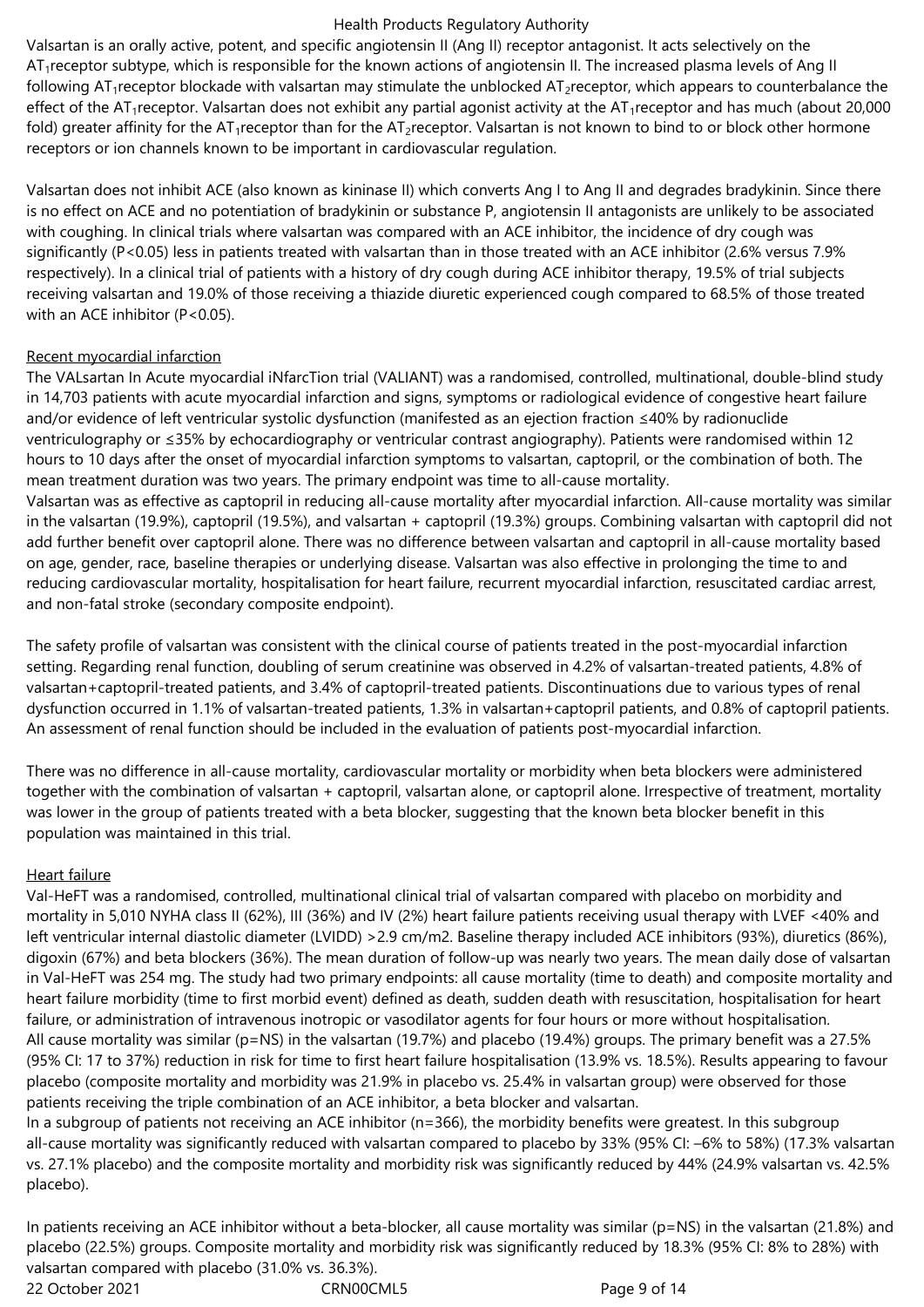In the overall Val-HeFT population, valsartan treated patients showed significant improvement in NYHA class, and heart failure signs and symptoms, including dyspnoea, fatigue, oedema and rales compared to placebo. Patients treated with valsartan had a better quality of life as demonstrated by change in the Minnesota Living with Heart Failure Quality of Life score from baseline at endpoint than placebo. Ejection fraction in valsartan treated patients was significantly increased and LVIDD significantly reduced from baseline at endpoint compared to placebo.

# Dual blockade of the renin‑angiotensin‑aldosterone system (RAAS)

Two large randomised, controlled trials (ONTARGET (ONgoing Telmisartan Alone and in combination with Ramipril Global Endpoint Trial) and VA NEPHRON-D (The Veterans Affairs Nephropathy in Diabetes)) have examined the use of the combination of an ACE-inhibitor with an angiotensin II receptor blocker.

ONTARGET was a study conducted in patients with a history of cardiovascular or cerebrovascular disease, or type 2 diabetes mellitus accompanied by evidence of end-organ damage. VA NEPHRON-D was a study in patients with type 2 diabetes mellitus and diabetic nephropathy.

These studies have shown no significant beneficial effect on renal and/or cardiovascular outcomes and mortality, while an increased risk of hyperkalaemia, acute kidney injury and/or hypotension as compared to monotherapy was observed. Given their similar pharmacodynamic properties, these results are also relevant for other ACE-inhibitors and angiotensin II receptor blockers.

ACE-inhibitors and angiotensin II receptor blockers should therefore not be used concomitantly in patients with diabetic nephropathy.

ALTITUDE (Aliskiren Trial in Type 2 Diabetes Using Cardiovascular and Renal Disease Endpoints) was a study designed to test the benefit of adding aliskiren to a standard therapy of an ACE-inhibitor or an angiotensin II receptor blocker in patients with type 2 diabetes mellitus and chronic kidney disease, cardiovascular disease, or both. The study was terminated early because of an increased risk of adverse outcomes. Cardiovascular death and stroke were both numerically more frequent in the aliskiren group than in the placebo group and adverse events and serious adverse events of interest (hyperkalaemia, hypotension and renal dysfunction) were more frequently reported in the aliskiren group than in the placebo group.

# *Paediatric population*

# **Hypertension**

The antihypertensive effect of valsartan have been evaluated in four randomized, double-blind clinical studies in 561 paediatric patients from 6 to less than 18 years of age and 165 paediatric patients 1 to 6 years of age.

Renal and urinary disorders, and obesity were the most common underlying medical conditions potentially contributing to hypertension in the children enrolled in these studies.

# *Clinical experience in children at or above 6 years of age*

In a clinical study involving 261 hypertensive paediatric patients 6 to 16 years of age, patients who weighed <35 kg received 10, 40 or 80 mg of valsartan tablets daily (low, medium and high doses), and patients who weighed ≥35 kg received 20, 80, and 160 mg of valsartan tablets daily (low, medium and high doses). At the end of 2 weeks, valsartan reduced both systolic and diastolic blood pressure in a dose-dependent manner.

Overall, the three dose levels of valsartan (low, medium and high) significantly reduced systolic blood pressure by 8, 10, 12 mm Hg from the baseline, respectively. Patients were re-randomized to either continue receiving the same dose of valsartan or were switched to placebo. In patients who continued to receive the medium and high doses of valsartan, systolic blood pressure at trough was -4 and -7 mmHg lower than patients who received the placebo treatment. In patients receiving the low dose of valsartan, systolic blood pressure at trough was similar to that of patients who received the placebo treatment. Overall, the dosedependent antihypertensive effect of valsartan was consistent across all the demographic subgroups.

In a second clinical study involving 300 hypertensive paediatric patients 6 to less than 18 years of age, eligible patients were randomized to receive valsartan or enalapril tablets for 12 weeks. Children weighing between ≥18 kg and <35 kg received valsartan 80 mg or enalapril 10 mg; those between ≥35 kg and <80 kg received valsartan 160 mg or enalapril 20 mg; those ≥80 kg received valsartan 320 mg or enalapril 40 mg. Reductions in systolic blood pressure were comparable in patients receiving valsartan (15 mmHg) and enalapril (14 mmHg) (non-inferiority p-value <0.0001). Consistent results were observed for diastolic blood pressure with reductions of 9.1 mmHg and 8.5 mmHg with valsartan and enalapril, respectively.

22 October 2021 CRN00CML5 Page 10 of 14 In a third, open label clinical study, involving 150 paediatric hypertensive patients 6 to 17 years of age, eligible patients (systolic BP ≥95<sup>th</sup> percentile for age, gender and height) received valsartan for 18 months to evaluate safety and tolerability. Out of the 150 patients participating in this study, 41 patients also received concomitant antihypertensive medication. Patients were dosed based on their weight categories for starting and maintenance doses. Patients weighing >18 to < 35 kg, ≥35 to < 80 kg and ≥ 80 to < 160 kg received 40 mg, 80 mg and 160 mg and the doses were titrated to 80 mg, 160 mg and 320 mg respectively after one week. One half of the patients enrolled (50.0%, n=75) had CKD with 29.3% (44) of patients having CKD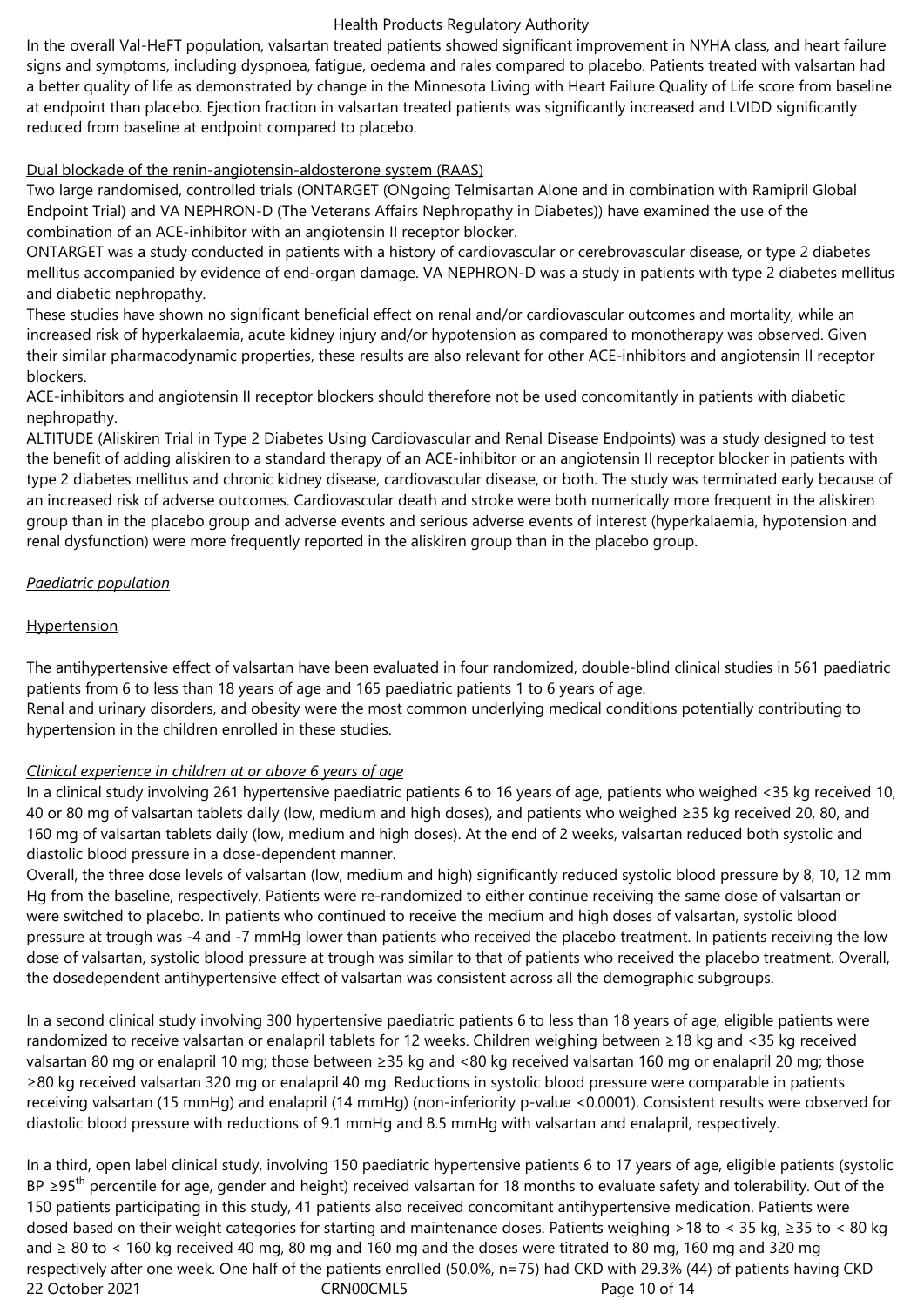Stage 2 (GFR 60 – 89 mL/min/1.73m2) or Stage 3 (GFR 30-59 mL/min/1.73m2). Mean reductions in systolic blood pressure were 14.9 mmHg in all patients (baseline 133.5 mmHg), 18.4 mmHg in patients with CKD (baseline 131.9 mmHg) and 11.5 mmHg in patients without CKD (baseline 135.1 mmHg). The percentage of patients who achieved overall BP control (both systolic and diastolic BP <95<sup>th</sup> percentile) was slightly higher in the CKD group (79.5%) compared to the non-CKD group (72.2%).

#### *Clinical experience in children less than 6 years of age*

Three clinical studies were conducted in 291 patients aged 1 to 5 years. No children below the age of 1 year were enrolled in these studies.

In the first study of 90 patients, dose-response could not be demonstrated, but in the second study of 75 patients, higher doses of valsartan were associated with greater BP reductions.

The third study was a 6 week, randomised double-blind study to evaluate the dose response of valsartan in 126 children aged 1 to 5 years with hypertension, with or without CKD randomised to either 0.25 mg/kg or 4 mg/kg body weight. At endpoint, the reduction in Mean systolic blood pressure (MSBP)/ Mean diastolic blood pressure (MDBP) with valsartan 4.0 mg/kg compared to valsartan 0.25 mg/kg was 8.5/6.8 mmHg and 4.1/0.3 mmHg, respectively; (p=0.0157/p<0.0001). Similarly, the CKD subgroup also showed reductions in MSBP/MDBP with valsartan 4.0 mg/kg compared to 0.25 mg/kg (9.2/6.5 mmHg vs 1.2/ +1.3 mmHg).

The European Medicines Agency has waived the obligation to submit the results of studies with valsartan in all subsets of the paediatric population in heart failure and heart failure after recent myocardial infarction. See section 4.2 for information on paediatric use.

# **5.2 Pharmacokinetic properties**

# *Absorption:*

Following oral administration of valsartan alone, peak plasma concentrations of valsartan are reached in 2–4 hours with tablets and 1–2 hours with solution formulation. Mean absolute bioavailability is 23% and 39% with tablets and solution formulation, respectively. The systemic exposure and peak plasma concentration of valsartan is about 1.7-fold and 2.2-fold higher with the solution compared to the tablets.

Food decreases exposure (as measured by AUC) to valsartan by about 40% and peak plasma concentration ( $C_{max}$ ) by about 50%, although from about 8 h post dosing plasma valsartan concentrations are similar for the fed and fasted groups. This reduction in AUC is not, however, accompanied by a clinically significant reduction in the therapeutic effect, and valsartan can therefore be given either with or without food.

# *Distribution:*

The steady-state volume of distribution of valsartan after intravenous administration is about 17 litres, indicating that valsartan does not distribute into tissues extensively. Valsartan is highly bound to serum proteins (94–97%), mainly serum albumin.

# *Biotransformation:*

Valsartan is not biotransformed to a high extent as only about 20% of dose is recovered as metabolites. A hydroxy metabolite has been identified in plasma at low concentrations (less than 10% of the valsartan AUC). This metabolite is pharmacologically inactive.

#### *Elimination:*

Valsartan shows multiexponential decay kinetics ( $t_{1/2a}$ <1 h and  $t_{1/2B}$  about 9 h). Valsartan is primarily eliminated by biliary excretion in faeces (about 83% of dose) and renally in urine (about 13% of dose), mainly as unchanged drug. Following intravenous administration, plasma clearance of valsartan is about 2 l/h and its renal clearance is 0.62 l/h (about 30% of total clearance). The half-life of valsartan is 6 hours.

#### In Heart failure patients:

The average time to peak concentration and elimination half-life of valsartan in heart failure patients are similar to that observed in healthy volunteers. AUC and Cmax values of valsartan are almost proportional with increasing dose over the clinical dosing range (40 to 160 mg twice a day). The average accumulation factor is about 1.7. The apparent clearance of valsartan following oral administration is approximately 4.5 l/h. Age does not affect the apparent clearance in heart failure patients.

#### *Special populations*

Elderly

22 October 2021 CRN00CML5 Page 11 of 14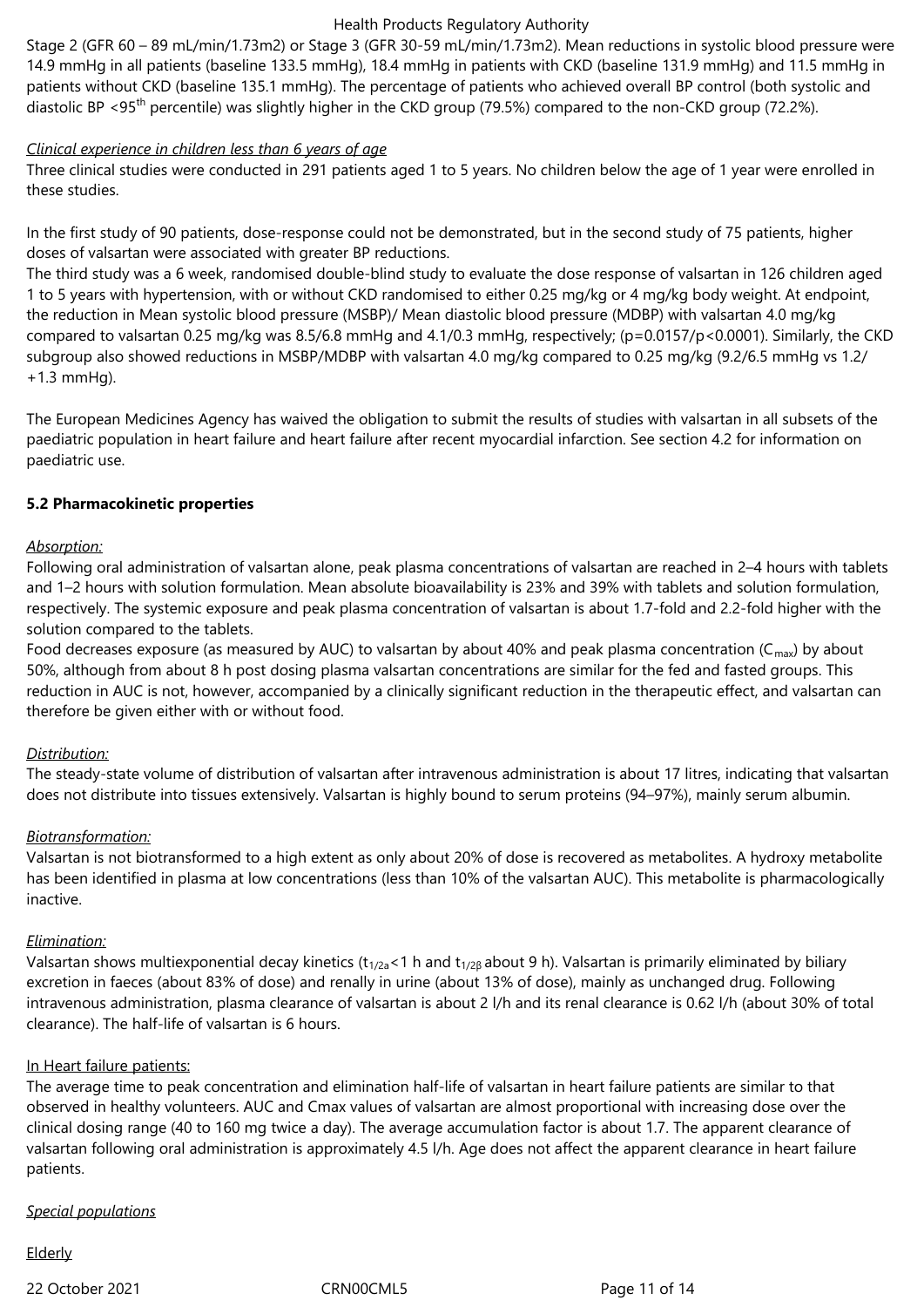A somewhat higher systemic exposure to valsartan was observed in some elderly subjects than in young subjects; however, this has not been shown to have any clinical significance.

### Impaired renal function

As expected for a compound where renal clearance accounts for only 30% of total plasma clearance, no correlation was seen between renal function and systemic exposure to valsartan. Dose adjustment is therefore not required in patients with renal impairment (creatinine clearance >10 ml/min). There is currently no experience on the safe use in patients with a creatinine clearance <10 ml/min and patients undergoing dialysis, therefore valsartan should be used with caution in these patients (see sections 4.2 and 4.4). Valsartan is highly bound to plasma protein and is unlikely to be removed by dialysis.

# Hepatic impairment

Approximately 70% of the dose absorbed is eliminated in the bile, essentially in the unchanged form. Valsartan does not undergo any noteworthy biotransformation. A doubling of exposure (AUC) was observed in patients with mild to moderate hepatic impairment compared to healthy subjects. However, no correlation was observed between plasma valsartan concentration versus degree of hepatic dysfunction. Valsartan has not been studied in patients with severe hepatic dysfunction (see sections 4.2, 4.3 and 4.4).

# *Paediatric population*

In a study of 26 paediatric hypertensive patients (aged 1 to 16 years) given a single dose of a suspension of valsartan (mean: 0.9 to 2 mg/kg, with a maximum dose of 80 mg), the clearance (litres/h/kg) of valsartan was comparable across the age range of 1 to 16 years and similar to that of adults receiving the same formulation (see Absorption information under section 5.2).

# Impaired renal function

Use in paediatric patients with a creatinine clearance <30 ml/min and paediatric patients undergoing dialysis has not been studied, therefore valsartan is not recommended in these patients. No dose adjustment is required for paediatric patients with a creatinine clearance >30 ml/min. Renal function and serum potassium should be closely monitored (see sections 4.2 and 4.4).

# **5.3 Preclinical safety data**

Non-clinical data reveal no special hazard for humans based on conventional studies of safety pharmacology, repeated dose toxicity, genotoxicity, carcinogenic potential.

In rats, maternally toxic doses (600 mg/kg/day) during the last days of gestation and lactation led to lower survival, lower weight gain and delayed development (pinna detachment and ear-canal opening) in the offspring (see section 4.6). These doses in rats (600 mg/kg/day) are approximately 18 times the maximum recommended human dose on a mg/m<sup>2</sup> basis (calculations assume an oral dose of 320 mg/day and a 60-kg patient).

In non-clinical safety studies, high doses of valsartan (200 to 600 mg/kg body weight) caused in rats a reduction of red blood cell parameters (erythrocytes, haemoglobin, haematocrit) and evidence of changes in renal haemodynamics (slightly raised plasma urea, and renal tubular hyperplasia and basophilia in males). These doses in rats (200 and 600 mg/kg/day) are approximately 6 and 18 times the maximum recommended human dose on a mg/m<sup>2</sup> basis (calculations assume an oral dose of 320 mg/day and a 60-kg patient).

In marmosets at similar doses, the changes were similar though more severe, particularly in the kidney where the changes developed to a nephropathy which included raised urea and creatinine.

Hypertrophy of the renal juxtaglomerular cells was also seen in both species. All changes were considered to be caused by the pharmacological action of valsartan which produces prolonged hypotension, particularly in marmosets. For therapeutic doses of valsartan in humans, the hypertrophy of the renal juxtaglomerular cells does not seem to have any relevance.

# *Paediatric population*

Daily oral dosing of neonatal/juvenile rats (from a postnatal day 7 to postnatal day 70) with valsartan at doses as low as 1 mg/kg/day (about 10-35% of the maximum recommended paediatric dose of 4 mg/kg/day on systemic exposure basis) produced persistent, irreversible kidney damage. These effects above mentioned represent an expected exaggerated pharmacological effect of angiotensin converting enzyme inhibitors and angiotensin II type 1 blockers; such effects are observed if rats are treated during the first 13 days of life.

This period coincides with 36 weeks of gestation in humans, which could occasionally extend up to 44 weeks after conception in humans. The rats in the juvenile valsartan study were dosed up to day 70, and effects on renal maturation (postnatal 4-6 weeks) cannot be excluded. Functional renal maturation is an ongoing process within the first year of life in humans. Consequently, a clinical relevance in children <1 year of age cannot be excluded, while preclinical data do not indicate a safety concern for children older than 1 year.

#### **6 PHARMACEUTICAL PARTICULARS**

22 October 2021 CRN00CML5 Page 12 of 14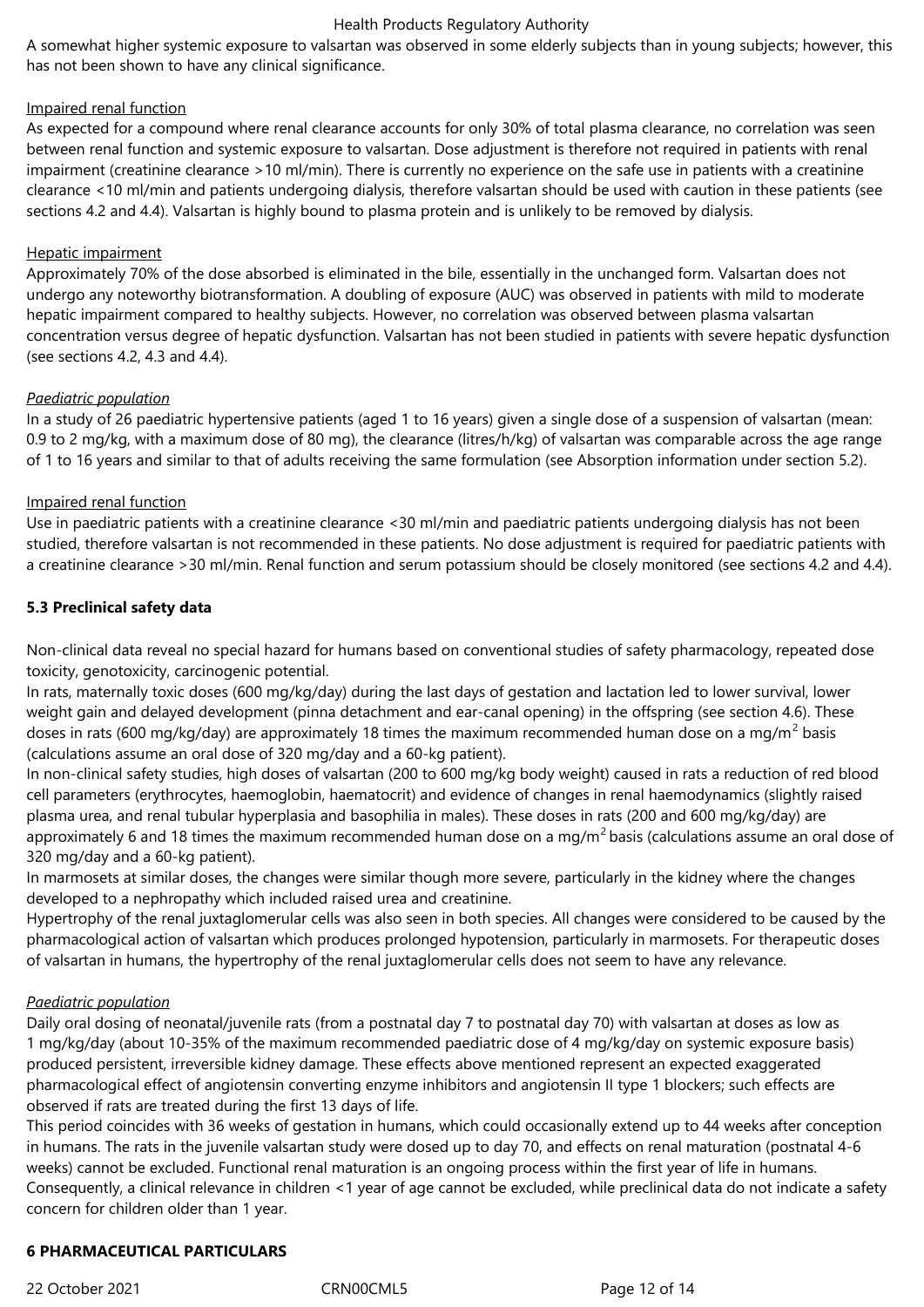# **6.1 List of excipients**

*Tablet core:* Lactose monohydrate Cellulose, microcrystalline Povidone Croscarmellose sodium Silica, colloidal anhydrous Magnesium stearate

*Film coating:* Hypromellose Titanium dioxide (E171) Macrogol 4000 Iron oxide, yellow (E172)

# **6.2 Incompatibilities**

Not applicable.

# **6.3 Shelf life**

5 years

# **6.4 Special precautions for storage**

Do not store above 30°C. Store in the original package in order to protect from moisture.

### **6.5 Nature and contents of container**

Blister (PVC/PE/PVDC//Alu): 7, 10, 14, 28, 30, 50, 56, 60, 84, 90, 98, 120, 180 film-coated tablets, in a box.

Not all pack sizes may be marketed.

# **6.6 Special precautions for disposal and other handling**

No special requirements. Any unused medicinal product or waste material should be disposed of in accordance with local requirements.

# **7 MARKETING AUTHORISATION HOLDER**

KRKA, d.d., Novo mesto Šmarješka cesta 6 8501 Novo mesto Slovenia

#### **8 MARKETING AUTHORISATION NUMBER**

PA1347/010/006

# **9 DATE OF FIRST AUTHORISATION/RENEWAL OF THE AUTHORISATION**

Date of First Authorisation: 22<sup>nd</sup> June 2012 Date of Last Renewal: 31<sup>st</sup> May 2017

# **10 DATE OF REVISION OF THE TEXT**

22 October 2021 CRN00CML5 Page 13 of 14